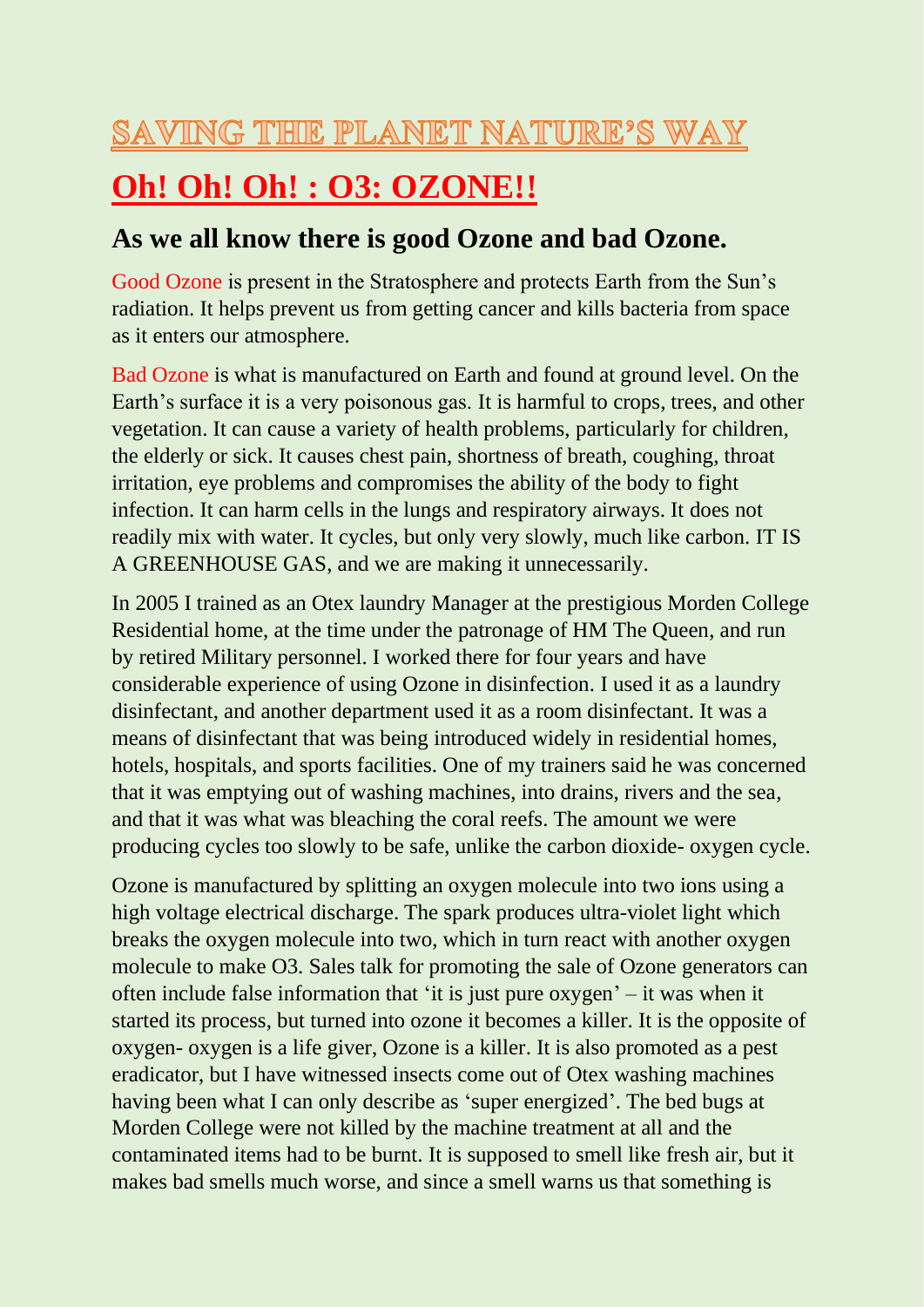wrong, what was it doing to bacteria. This process is one of the worst and most dangerous ways of interfering with nature that I have ever seen.

| <b>ETEX</b>                                                                                 |                                                           |
|---------------------------------------------------------------------------------------------|-----------------------------------------------------------|
| VALIDATED OZONE DISINFECTION                                                                |                                                           |
| <b>Anne Maple</b><br>This is to certify that:                                               |                                                           |
| Has successfully completed a technical training course on:                                  |                                                           |
| <b>OTEX Validated Ozone Disinfection</b>                                                    | <b>Laundry Procedures</b>                                 |
| $296 -$<br>OTEX System Technician<br>Signature                                              | 8th March 2005<br>Date                                    |
|                                                                                             |                                                           |
| <b>CCHEM MRSC MBICS</b><br>Signature<br>J HOTK<br>JLA OTEX Training & Procedures Technician | 24th March 2005<br>Date                                   |
| JLA.                                                                                        | Meadowcroft Lane<br>Ripponden<br>West Yorkshire<br>HX64AJ |
|                                                                                             |                                                           |

Towards the end of my time at Morden College, I witnessed two incidents with room disinfection. In one incident, a resident upset a senior member of staff. He told an assistant to 'wait until she goes for her flu injection, disinfect her room, and that will get rid of her'. The woman's room was disinfected while she attended a medical appointment for her flu injection. She had mild flu like symptoms from the injection, which soon turned to pneumonia. She was taken to The Queen Elizabeth Hospital where she died. I argued many times over the use and potential dangers of Ozone disinfectants. When I left, I was offered redundancy but with a gagging clause. A Solicitor said that it was the longest gagging clause he had ever seen in his entire career. He told me that if there was anything I might one day want to tell anyone, then I should not sign it. I told the College 'You keep the money, and I will keep the truth', and left.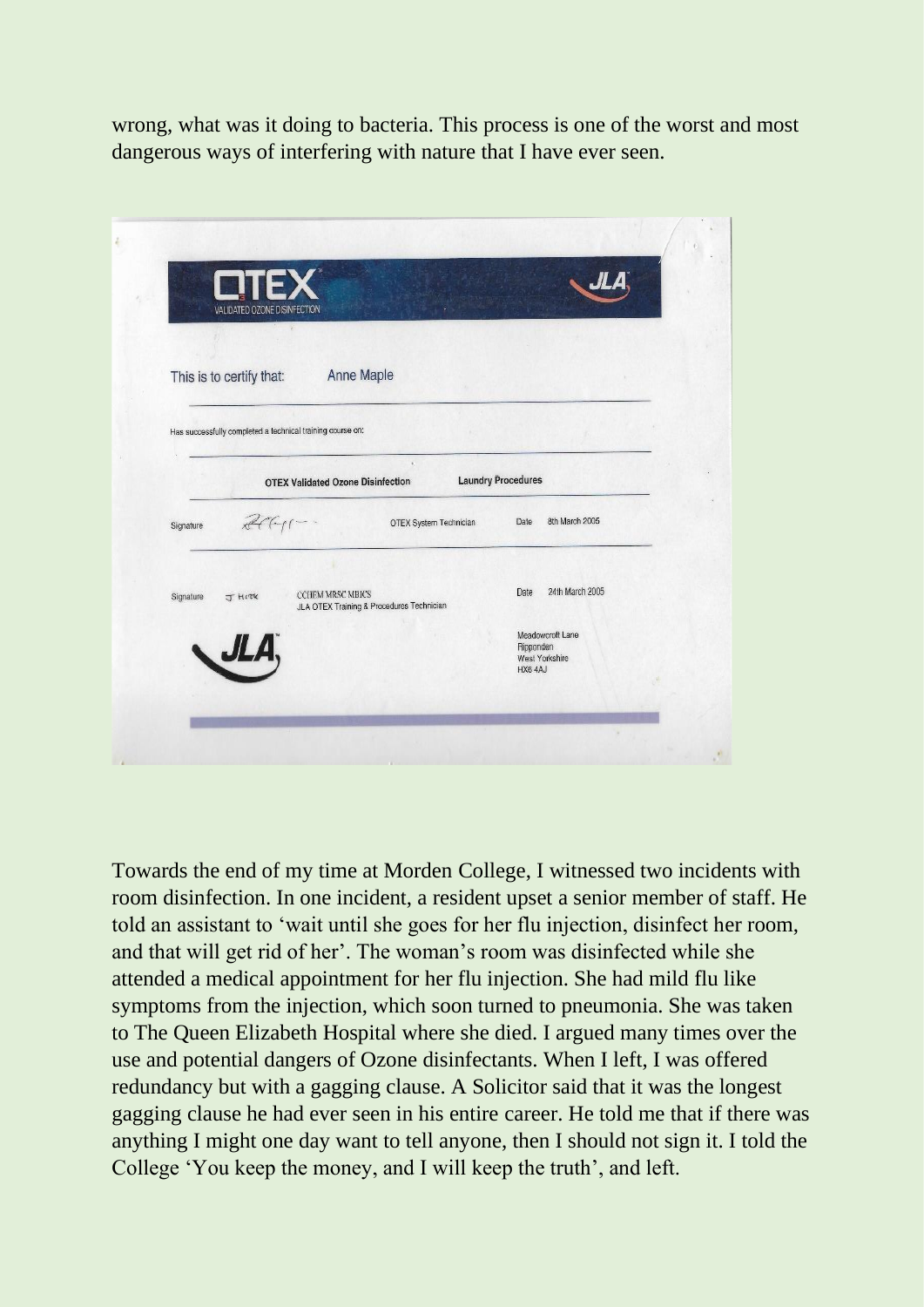These are just two pages of a seven page document that covered every eventuality to keep me quiet. There was its use in military warfare, and its potential use in a terrorist attack, that had also come into the arguments.

2009 **COMPROMISE AGREEMENT dated** PARTIES: 1ES:<br>MORDEN COLLEGE a registered charity no. 215551 of 19 St Germans Place,<br>Blackheath, London SE3 OPW ("the College")  $(1)$ Blackheath, London SE3 UPW ("the Conege")<br>ANNE MAPLE of 15a Edric Road, New Cross, London SE14 5EN ("the<br>Employee")  $(2)$ RECITALS The Employee's employment will terminate on [<br>Date") by reason of redundancy. ] ("the Termination  $(A)$ bace you consume that infinited claims for unfair dismissal, disability discrimination, the Employee mass intimated claims for unfair dismissal, disability discrimination, harassment and bullying and the College and the Em  $(B)$ IT IS AGREED as follows:-INTERPRETATION  $\mathbf{1}$ In this Agreement: "Confidential Information" means:  $11$ "Confidential Information Integrals<br>1.1.1 Information which is of a sufficiently high degree of confidentiality as<br>to amount to a trade secret of the College; information used in the business of the College which if disclosed to a<br>third party would be liable to cause real significant damage to the<br>College;  $1.1.2$ College;<br>1.1.3 information in respect of which the College owes a duty of confidence<br>to a third party; and 1.1.3 to that antroportion creating to the business, finances, transactions, affairs, and information relating to the business, finances, cransactions, affairs, products, services, processes, strategies, constanting, distr "Contract" means the contract of employment between the College and the<br>Employee dated 4 January 2006 as amended by letter dated 26 August 2008.  $1.2$ The headings to clauses are for convenience only and have no legal effect. 12.2.2 any claim for a statutory redundancy payment pursuant to section<br>135 of the Employment Binhts Art 1996; 12.2.3 any claim arising out of a contravention or an alleged contravention<br>of Part II of the Employment Rights Act 1996 (protection of wages); 12.2.4 any claim arising out of a contravention or an alleged contravention of Part VI (time off work) and Part VIII (maternity or parental leave) of the Employment Rights Act 1996; 12.2.5 any claim under section 2 of the Equal Pay Act 1970;  $12.2.6$ any claim under section 63 of the Sex Discrimination Act 1975; 12.2.7 any claim under section 54 of the Race Relations Act 1976:  $12.2.8$ any claim under section 189 of the Trade Union and Labour Relations<br>(Consolidation) Act 1992; 12.2.9 any claim under section 17A of the Disability Discrimination Act 1995; 12.2.10 any claim under Regulation 30 of the Working Time Regulations<br>1998; 12.2.11 any claim under section 3 of the Public Interest Disclosure Act 1998; 12.2.12 any claim under the Human Rights Act 1998; 12.2.13 any claim under section 24 of the National Minimum Wage Act 1998; 12.2.14 any claim under the Data Protection Act 1998; 12.2.15 any claim under section 11 of the Employment Relations Act 1999; 12.2.16 any claim under the Transnational Information and Consultation of<br>Employees Regulations 1999; 12.2.17 any claim under Regulation 8 of the Part-time Workers (Prevention of<br>Less Favourable Treatment) Regulations 2002; 12.2.18 any claim under Regulation 7 of the Fixed-term Employees<br>(Prevention of Less Favourable Treatment) Regulations 2002; 12.2.19 any claim under the Employment Equality (Sexual Orientation)<br>Regulations 2003: 12.2.20 any claim under the Employment Equality (Religion and Belief)<br>Requiations 2003: 12.2.21 any claim arising under Part 3 of the Employment Act 2002 and/or<br>the Employment Act 2002 (Dispute Resolution) Regulations 2004; 12.2.22 any claim under the Information and Consultation of Employees 12.2.23 any claim under section 36 of the Employment Equality (Age)<br>Regulations 2006;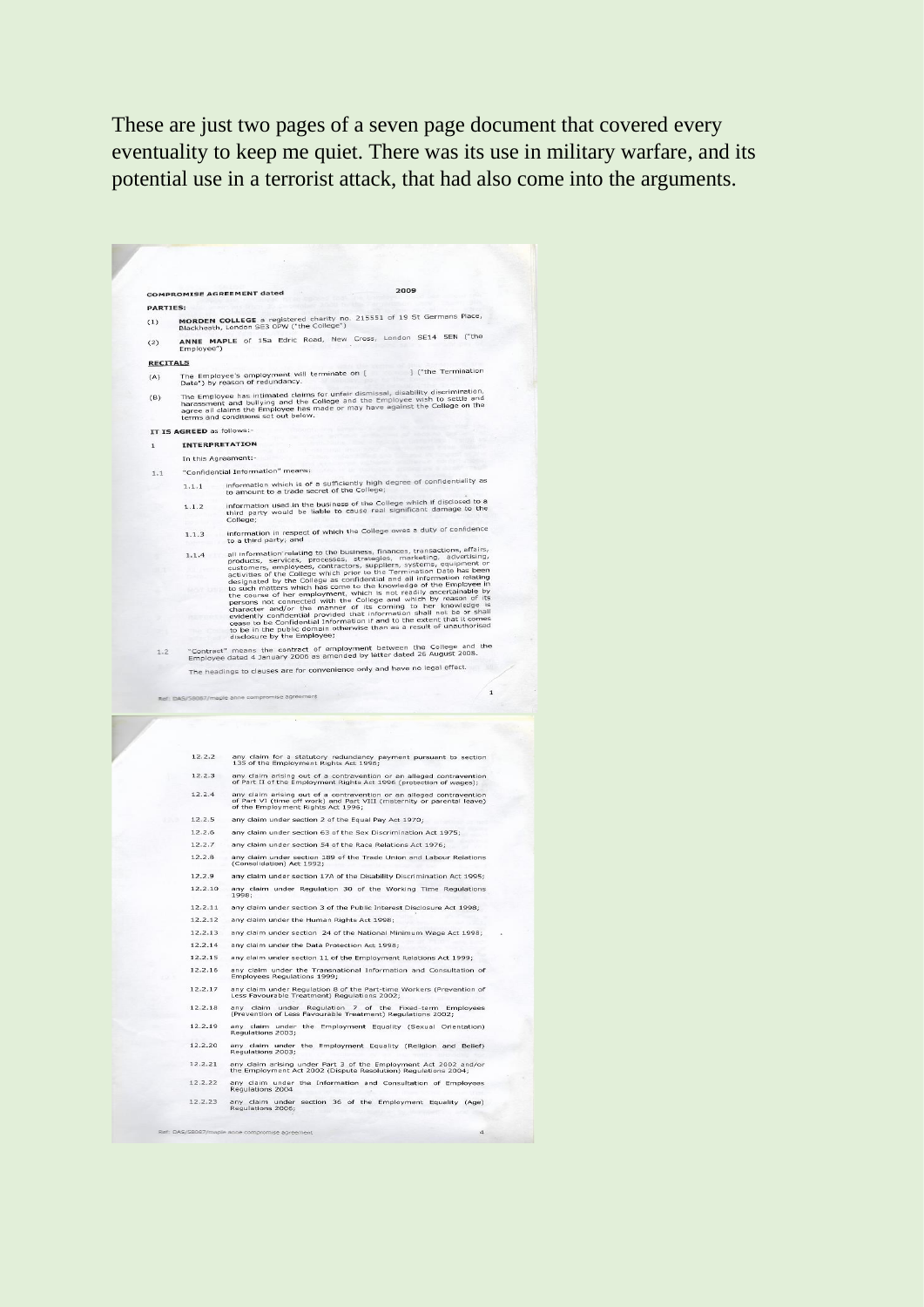### In 2020 we experienced the worst of the Covid

Pandemic. As events unfolded, they increasingly reminded me of my arguments at Morden College. The pandemic was said to have begun in a 'Wet Market' where many of the goods came from the ocean- I remembered my trainers concerns about the coral reefs. The hotel in the ski resort which was affected – did they use Otex in washing machines? Hotels had been targeted for the sale of Otex washing machines for hygiene control when I was working with it, as other people began to say they had become ill in hotels abroad too, I wondered if those hotels had got Otex washing machines too? the residential homes which were so badly affected, where huge numbers of residents were dying, did they too have Otex washing machines too, numerous residential homes had signed up for the systems. Hospitals, hotels and residential homes were exactly the places where the use of Otex was being introduced when I did my training. Many patients contracted covid after having flu vaccinations, for some reason being near Otex after a flu vaccination could turn flu into pneumonia, just as was happening to people. The symptoms of Covid were also exactly the same as for Otex – breathing problems, chest pain, shortness of breath, coughing, throat irritation. It was affecting the elderly and those already sick, the same as Otex did, and compromising the ability of a patient's body to fight infection. What Covid did to harm cells in the lungs and respiratory airways, was exactly the same as Otex. I had been told back in 2005 that St Thomas hospital used Otex in its air conditioning, Covid had a huge death rate in there. I contacted the Cabinet Office urgently and told them what I knew. I particularly said that they needed to turn the Otex in the air conditioning off. There was a skeleton staff in the Cabinet Office, but I ultimately heard that the disinfectant in the air conditioning in a number of public places was turned off. Was it a coincidence that there was a sudden huge rise in the number of people recovering from Covid?

Another unusual thing many people noticed was the absence of birds where there were high numbers of covid cases and a peculiar coldness in the air. There was at least one incident of birds falling dead from the sky. On buses there was an infestation of 'seed ticks', possibly from homeless people who spent the night riding round in them and out of the cold. How many bus drivers died from covid?

THERE NEEDS TO BE A PUBLIC INQUIRY INTO THE USE OF MANUFACTURED OZONE. ITS USE MAY NEED TO BE STOPPED.